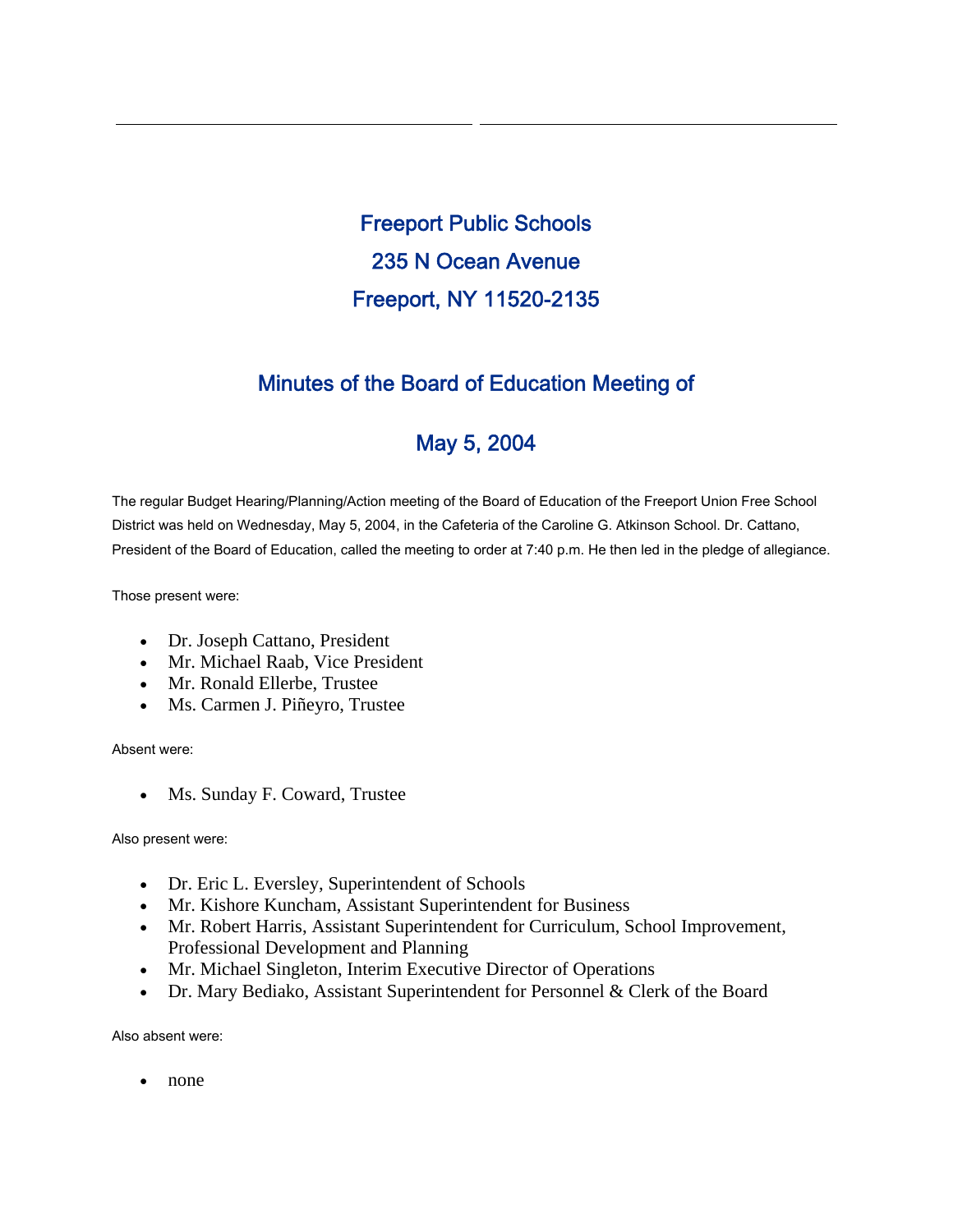Guests were:

- none
- The number of people in the audience at the opening of the meeting was 35.

#### Superintendent's Report

Dr. Eversley, Superintendent of Schools, introduced Mr. Robert Harris, Assistant Superintendent for Curriculum School Improvement, Professional Development and Planning. Mr. Harris discussed the corrected Science testing scores. He informed everyone that Nassau BOCES had reported an incorrect student passing rate of 9% to the New York State Education Department. He stated that the Science Assessment has been steadily increasing. The corrected figurers show that Freeport continues its improved performance with a passing rate of 65%, up from 59% one year ago.

Mr. Michael Singleton, Interim Executive Director of Operations, discussed the Project SAVE/School Safety Committee. He stated that the Committee was being re-formed and the Board would be approving it in accordance with law and the applicable Regulations of the Commissioner of Education.

Mr. David Opatow Director of the Freeport Memorial Library and Mr. George Manitzas, Vice-President of the Library Board, presented the 2004-2005 Library Budget

The public was given the opportunity to address Mr. Opatow and Mr. Manitzas on the Library budget and they responded to the questions.

Mr. Kishore Kuncham, Assistant Superintendent for Business, presented the Budget for 2004-2005.

The public was given the opportunity to address the Board regarding the 2004-2005 School Budget and the Board responded.

#### Items for Action

#### Approval of CSE and PSE Meetings

Ms. Piñeyro offered the following resolution for adoption:

BE IT RESOLVED that the Board of Education hereby accepts the minutes of the meeting of the committees on special education and preschool special education for the following dates:

March 19, 2004; March 22, 2004; March 29, 2004; April 15, 2004; April 22, 2004; April 26, 2004; April 29, 2004.

The motion was seconded by Mr. Raab and unanimously carried: Cattano, Ellerbe, Piñeyro and Raab.

#### Appointment of Project SAVE/School Safety Committee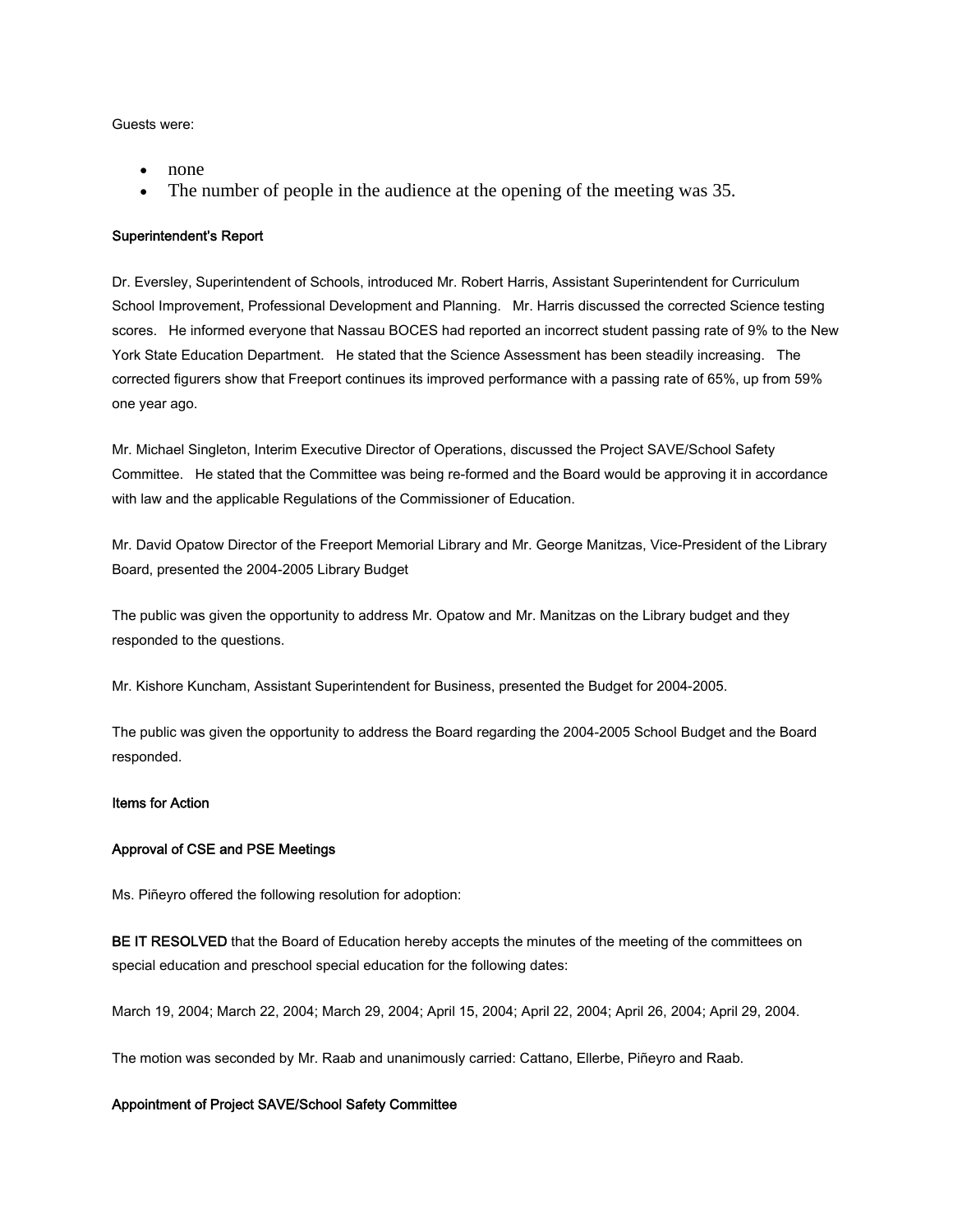Mr. Raab offered the following resolution for adoption:

WHEREAS, the Board of Education is required by law to designate the members of the District-wide Project SAVE/School Safety Committee; and

WHEREAS, the individuals listed below represent the stakeholders required to be on such Committee by the Project SAVE legislation; and

WHEREAS, the Board of Education wishes to ratify the appointments below whose members shall serve during the 2003-2004 and 2004-2005 school years.

BE IT RESOLVED, that the Board of Education hereby appoints the following individuals to serve on the District-wide Project SAVE/School Safety Committee, and such Committee is charged with the responsibility to review the Code of Conduct and District-wide School Safety Plan in accordance with law and applicable Regulations of the Commissioner of Education:

| Joseph Cattano          | Board of Education Member                                    |
|-------------------------|--------------------------------------------------------------|
| Ronald Ellerbe          | <b>Board of Education Member</b>                             |
| <b>Hector Duran</b>     | Parent, Bayview Avenue School                                |
| Pat Lewis               | Parent, FHS                                                  |
| *Janice Falco           | Parent, Dodd MS                                              |
| Joyce Fischer           | Teacher, Leo F. Giblyn School                                |
| Lillian Guttman         | Teacher, FHS                                                 |
| Ruth Smith              | Teacher, Caroline G. Atkinson<br>School                      |
| *Giselle Campbell-Ham   | Teacher, Dodd Middle School                                  |
| *Lawrence Steimer       | Teacher, Columbus Avenue School                              |
| *Marion Bencivenga      | Teacher, FHS                                                 |
| *William Schmitz        | <b>Supervisor of Security</b>                                |
| *John O'Mard            | Principal, Dodd Middle School                                |
| *Gladys Andrews         | Principal, Caroline G. Atkinson<br>School                    |
| *Peggy Miller           | Principal, Columbus Avenue School                            |
| Paula Lein              | Principal, Archer Street School                              |
| <b>Michael Courtney</b> | Principal, FHS                                               |
| Mark Stine              | Director of Pupil Personnel Services                         |
| <b>Robert Zifchock</b>  | Director of Health, Physical<br>Education Athletics & Safety |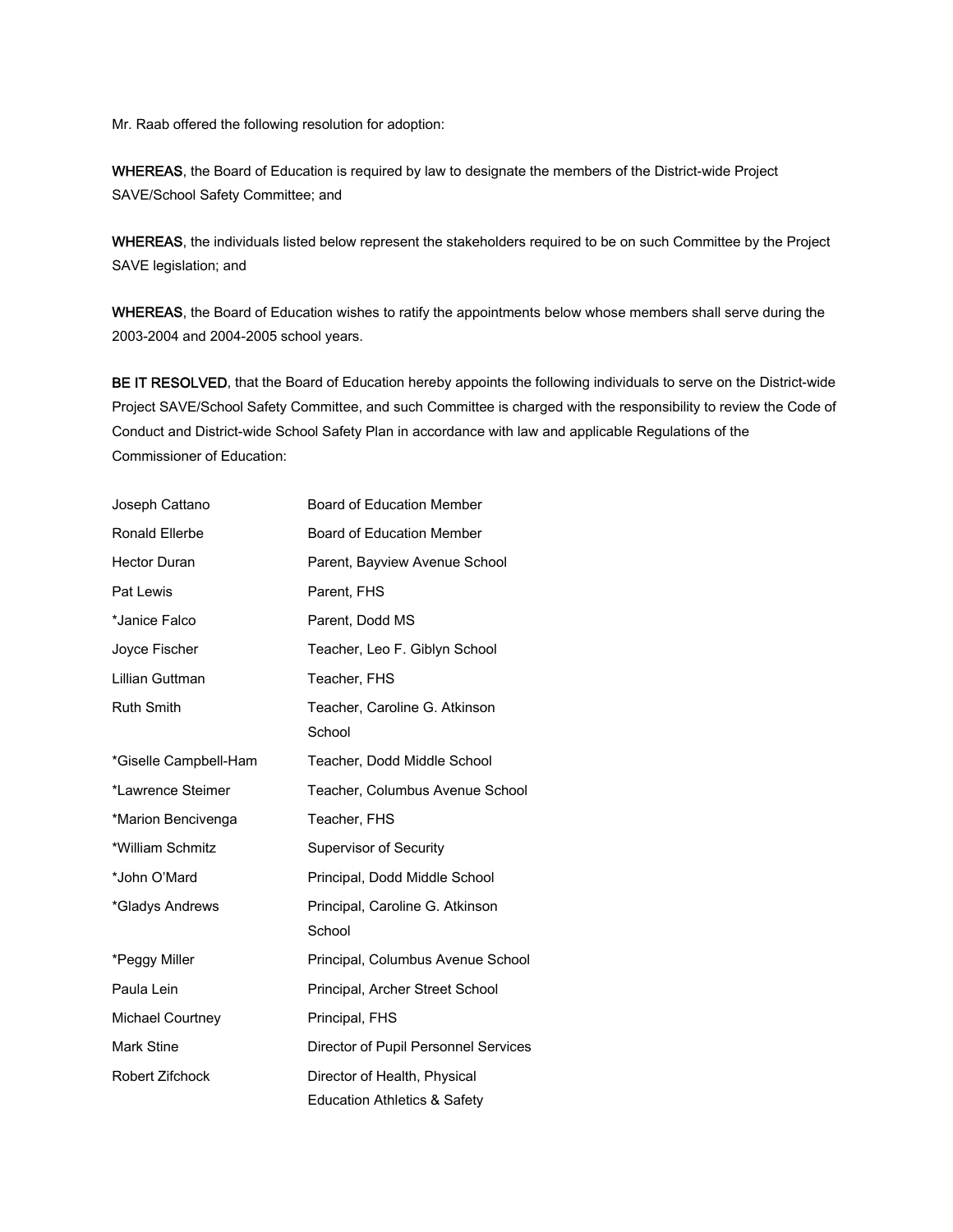|                    | Education                                 |
|--------------------|-------------------------------------------|
| Phonzetta Ladson   | Dean, Dodd Middle School                  |
| <b>Beth Elan</b>   | Dean, FHS                                 |
| Mario Salcedo      | Guidance Counselor, Dodd Middle<br>School |
| *Diane Durdaller   | Guidance Counselor, FHS                   |
| *Theresa Lopez     | Student, FHS Grade 11                     |
| *Yan Mei Luo       | Student, FHS Grade 11                     |
| *Kayla Mathis      | Student, FHS Grade 10                     |
| *Kimberly Williams | Student, FHS Grade 10                     |
| *New Members       |                                           |

The motion was seconded by Mr. Ellerbe and unanimously carried: Cattano, Ellerbe, Piñeyro and Raab.

## Board Discussion

The Board discussed the Comprehensive Policy Manual Development.

The Board agreed that the current Board Policy Manual be reviewed and updated.

The Board then reviewed the tentative agenda for the May 18, 2004 meeting.

## Executive Session

At 9:46 p.m. Mr. Raab moved to adjourn to Executive Session for matters of Collective Negotiations.

The motion was seconded by Ms. Piñeyro and unanimously carried: Cattano, Ellerbe Piñeyro and Raab.

At 10:42 p.m. , Mr. Raab moved to adjourn to Open Session. The motion was seconded by Ms. Piñeyro and unanimously carried: Cattano, Coward, Ellerbe Piñeyro and Raab.

#### Adjournment

At 10:45 p.m., with no other business, on a motion by Dr. Cattano and seconded by Mr. Raab, the Board adjourned the meeting. The vote was unanimous: Cattano, Ellerbe, Piñeyro and Raab.

#### Next Meeting

The next regularly scheduled meeting of the Board of Education will be an Annual/Action Meeting on May 18, 2004 at Caroline G. Atkinson School.